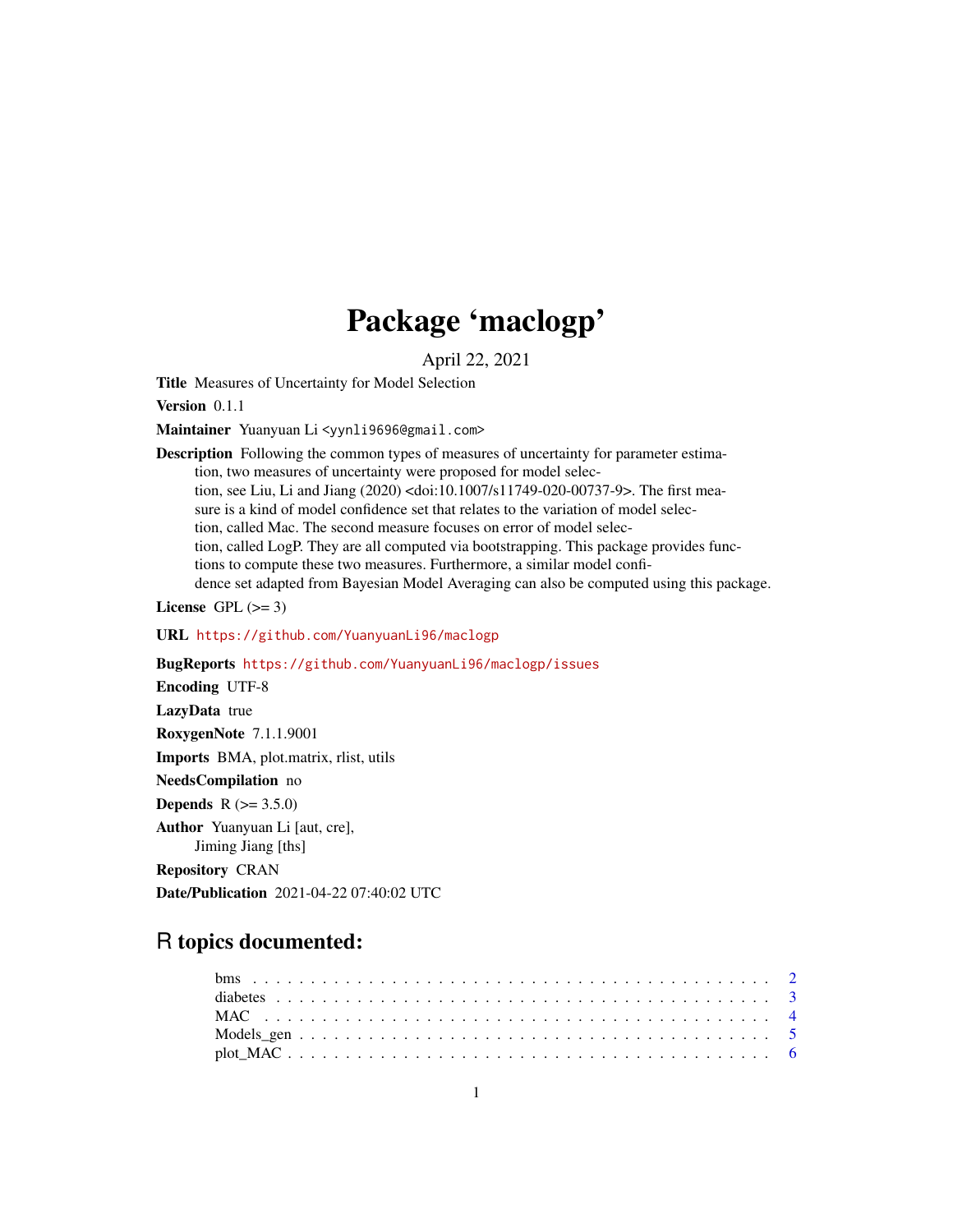#### <span id="page-1-0"></span>**Index** [8](#page-7-0) **8**

#### Description

This function allows you to obtain a bayesian model confidence set with approximate posterior model probability.

# Usage

bms(data, alpha, eps = 1e-06)

# Arguments

| data  | a list including                                                                                          |
|-------|-----------------------------------------------------------------------------------------------------------|
|       | <b>x</b> covariates matrix, of dimension nobs and nyars; each row is an observation<br>vector.            |
|       | y response variable.                                                                                      |
| alpha | a vector of significance levels. The confidence levels are 1-alpha. Default value<br>is $0.05$ .          |
| eps   | toterance level in choosing models with total posteriors at least 1-alpha. De-<br>fault value is $1e-6$ . |

#### Value

Returns a list containing:

| models        | A list with one entry for each model. Each entry is an integer vector that specifies<br>the columns of matrix x to be used as a regressor in that model. Models is<br>ordered with decreasing posteriors.           |
|---------------|---------------------------------------------------------------------------------------------------------------------------------------------------------------------------------------------------------------------|
| con_sets      | a list with with one entry for a 1-alpha model confidence set. Each entry is an<br>integer vector that specifies the models selected in this set. The model indexes<br>used in con_sets are their orders in models. |
| length_con    | lengths of confidence sets.                                                                                                                                                                                         |
| probs_inorder | Model posteriors in decreasing order.                                                                                                                                                                               |
| beta_ls       | a list with one entry for each model. Each entry is a vector of estimated coeffi-<br>cients for that model.                                                                                                         |

#### References

Liu, X., Li, Y. & Jiang, J.(2020). Simple measures of uncertainty for model selection. *TEST*, 1-20.

Raftery, Adrian E. (1995). Bayesian model selection in social research (with Discussion). *Sociological Methodology* 1995 (Peter V. Marsden, ed.), pp. 111-196.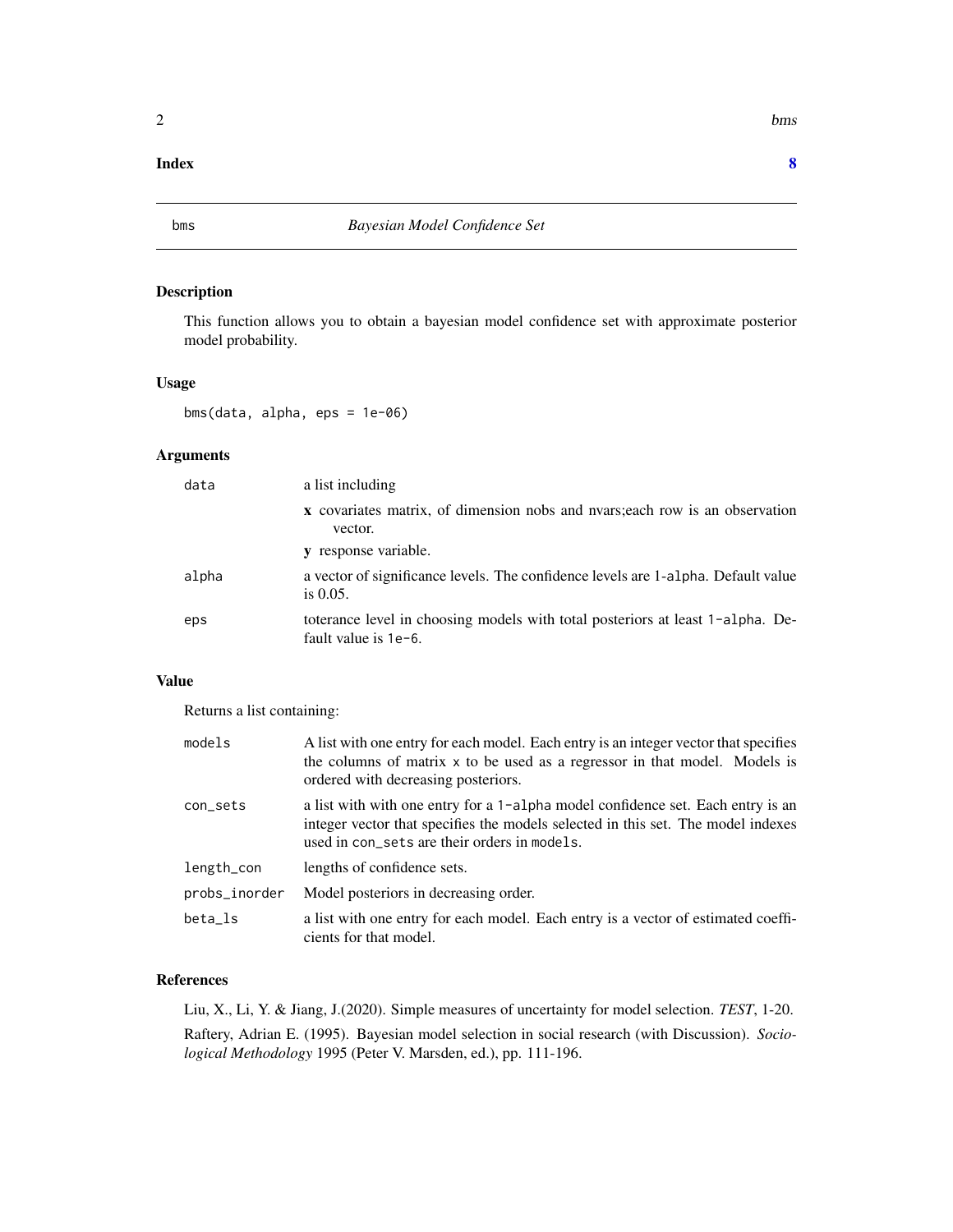#### <span id="page-2-0"></span>diabetes 3

# See Also

[bic.glm](#page-0-0)

# Examples

```
n= 50
B= 100
p= 5
x = matrix(rnorm(n*p, mean=0, sd=1), n, p)true_b = c(1:3, rep(0,p-3))y = x%*% true_b+rnorm(n)
alpha=c(0.1,0.05,0.01)
data=list(x=x,y=y)
result=bms(data,alpha)
```
diabetes *Diabetes data*

#### Description

These data consist of observations on 442 patients, with the response of interest being a quantitative measure of disease progression one year after baseline. There are ten baseline variables and have been normalized to have mean 0 and Euclidean norm 1. The response variable has been centered (mean 0).

#### Usage

diabetes

#### Format

A data frame with 442 rows and 11 variables:

V1 age

V2 sex

- V3 body-mass index
- V4 average blood pressure
- V5 blood serum measurement 1
- V6 blood serum measurement 2
- V7 blood serum measurement 3
- V8 blood serum measurement 4
- V9 blood serum measurement 5
- V10 blood serum measurement 6
- V11 disease progression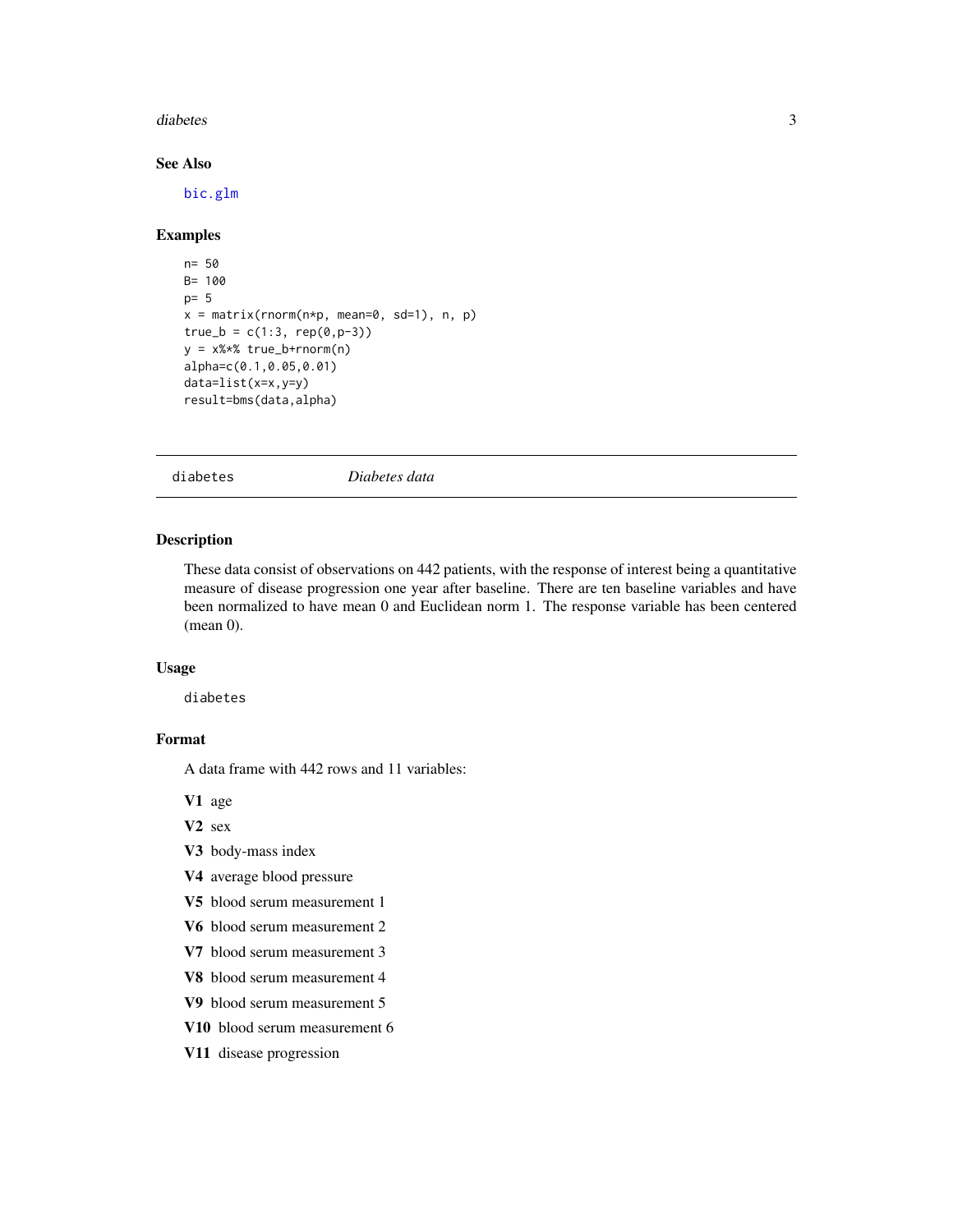# <span id="page-3-0"></span>Source

<https://web.stanford.edu/~hastie/Papers/LARS/diabetes.sdata.txt>

# References

Efron, Hastie, Johnstone and Tibshirani (2003), Least Angle Regression. *Annals of Statistics*.

<span id="page-3-1"></span>MAC *Mac and LogP measure*

# Description

This function allows you to obtain a model confidence set using Mac procedure and the LogP uncertainty measure for a selection method based on an information criterion.

#### Usage

MAC(models, data, B, alpha, method = "bic", delta = 1e-04, eps = 1e-06)

# Arguments

| models | A list with one entry for each model. Each entry is an integer vector that spec-<br>ifies the columns of matrix data\$x to be used as a regressor in that model. An<br>intercept will be fitted automatically. |
|--------|----------------------------------------------------------------------------------------------------------------------------------------------------------------------------------------------------------------|
| data   | a list including                                                                                                                                                                                               |
|        | <b>x</b> covariates matrix, of dimension nobs and nyars; each row is an observation<br>vector.                                                                                                                 |
|        | y response variable.                                                                                                                                                                                           |
| B      | number of bootstrap replicates to perform; Default value is 200.                                                                                                                                               |
| alpha  | a vector of significance levels. The confidence levels of the model confidence<br>sets are 1-alpha. Default value is 0.05.                                                                                     |
| method | Information criterion. Users can choose from "bic", "aic". Default value is<br>"bic".                                                                                                                          |
| delta  | A small positive number added inside of LogP when the bootstrap probability<br>of selected model is 1. Default value is 1e-4.                                                                                  |
| eps    | toterance level in choosing models with total bootstrap probabilities at least<br>1-alpha. Default value is 1e-6.                                                                                              |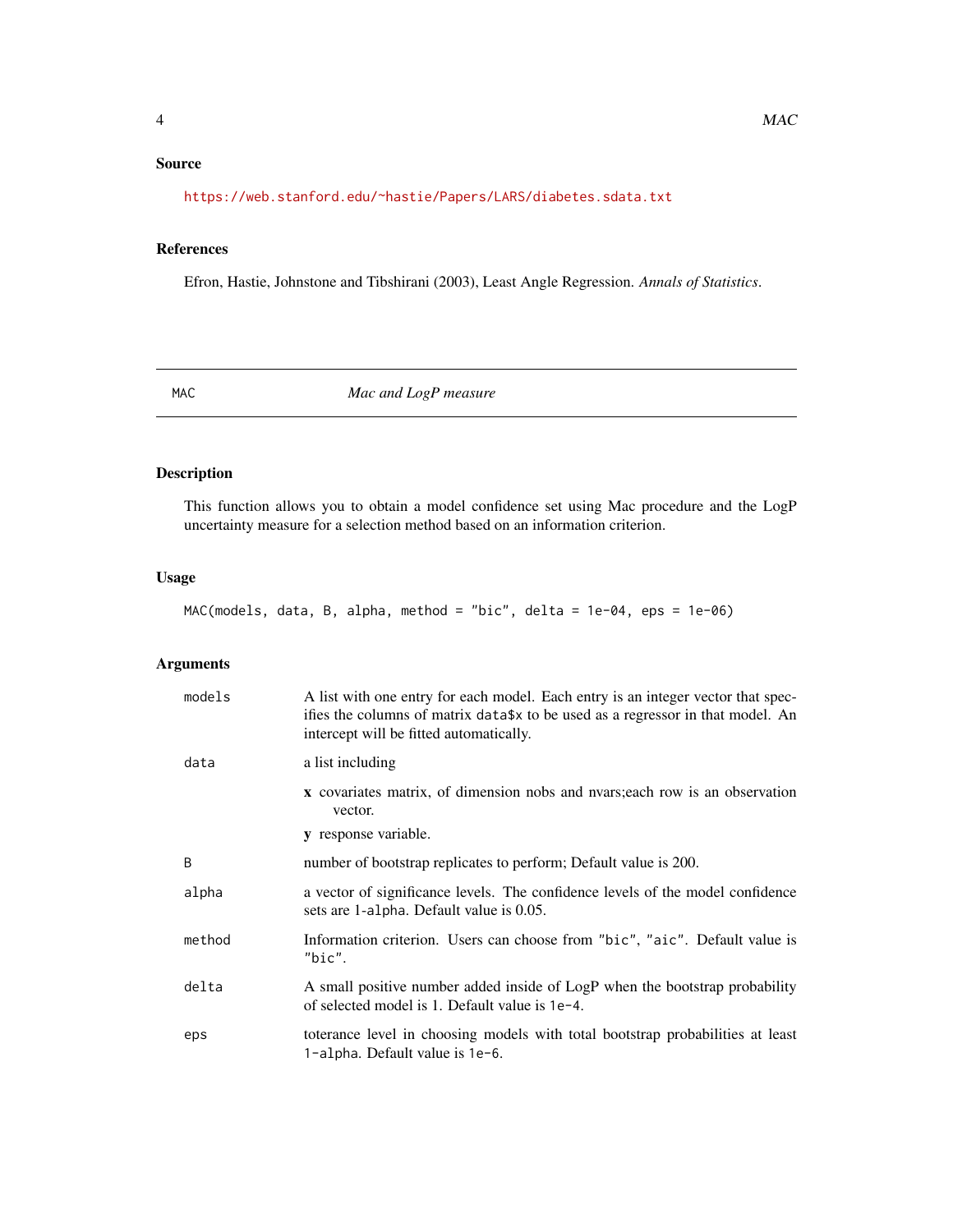# <span id="page-4-0"></span>Models\_gen 5

# Value

Returns an object of class "MAC". An object of class "MAC" is a list containing at least the following components:

| hat_M         | numeric index of selected model.                                                                                                                                                                                    |
|---------------|---------------------------------------------------------------------------------------------------------------------------------------------------------------------------------------------------------------------|
| con_sets      | a list with with one entry for a 1-alpha model confidence set. Each entry is an<br>integer vector that specifies the models selected in this set. The model indexes<br>used in con_sets are their orders in models. |
| length_con    | lengths of confidence sets.                                                                                                                                                                                         |
| order         | Model indexes with increasing information scores based on original data.                                                                                                                                            |
| probs_inorder | Bootstrap probabilities for the models in order.                                                                                                                                                                    |
| beta 1s       | a list with one entry for each model. Each entry is a vector of estimated coeffi-<br>cients based on original data for that model.                                                                                  |
| hat_prob      | the Bootstrap probability for single selected model.                                                                                                                                                                |
| $hat\_logp$   | the LogP measure.                                                                                                                                                                                                   |

#### References

Liu, X., Li, Y. & Jiang, J.(2020). Simple measures of uncertainty for model selection. *TEST*, 1-20.

#### See Also

[plot\\_MAC](#page-5-1)

#### Examples

```
set.seed(0)
n= 50
B= 100
p= 5
x = matrix(rnorm(n*p, mean=0, sd=1), n, p)true_b = c(1:3, rep(0,p-3))y = x%*% true_b+rnorm(n)
alpha=c(0.1,0.05,0.01)
data=list(x=x,y=y)
models=Models_gen(1:p)
result=MAC(models, data, B, alpha)
```
Models\_gen *Generate all subset models*

#### Description

This function generates a list including all subset models given a vector of candidate predictors.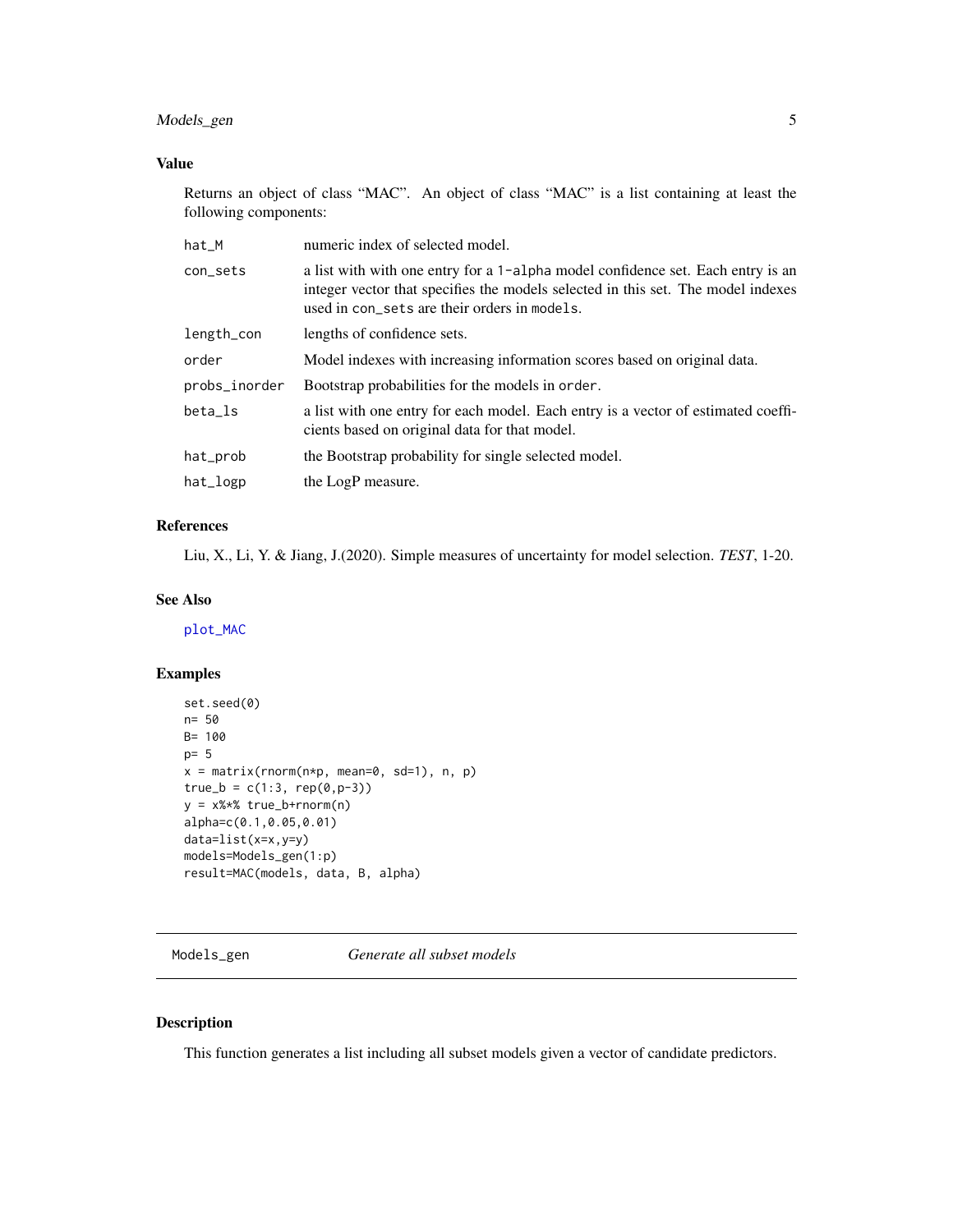#### Usage

Models\_gen(predictors)

#### Arguments

predictors a vector including the indexes of all predictors, such as 1:p.

# Value

Returns a list with one entry for each model. Each entry is an integer vector that specifies the columns of matrix x to be used as a regressor in that model.

# See Also

[combn](#page-0-0), [list.flatten](#page-0-0)

#### Examples

Models\_gen(1:5)

<span id="page-5-1"></span>plot\_MAC *Visualize model confidence sets*

# Description

This funcion generates a heat map for a given model confidence set. Each row represents a model in the confidence set, and colored cell represents the variables in that model.

#### Usage

plot\_MAC(models, alpha, con\_sets, p, xnames = NULL, color = "lightblue")

# Arguments

| models   | A list with one entry for each model. Each entry is an integer vector that specifies<br>the columns of matrix X without intercept to be used as a regressor in that model.<br>Intercept will be fitted automatically for every model, such as 1: p. |
|----------|-----------------------------------------------------------------------------------------------------------------------------------------------------------------------------------------------------------------------------------------------------|
| alpha    | Significance levels. The confidence levels for confidence sets are 1-alpha.                                                                                                                                                                         |
| con_sets | a list with with one entry for a 1-alpha model confidence set. Each entry is an<br>integer vector that specifies the models selected in this set. The model indexes<br>used in con_sets are their orders in models.                                 |
| p        | the number of candidate variables.                                                                                                                                                                                                                  |
| xnames   | variable names of all candidate variables. Default is $1:p$ .                                                                                                                                                                                       |
| color    | the color that indicates a variable is selected. Default is "lightblue".                                                                                                                                                                            |
|          |                                                                                                                                                                                                                                                     |

<span id="page-5-0"></span>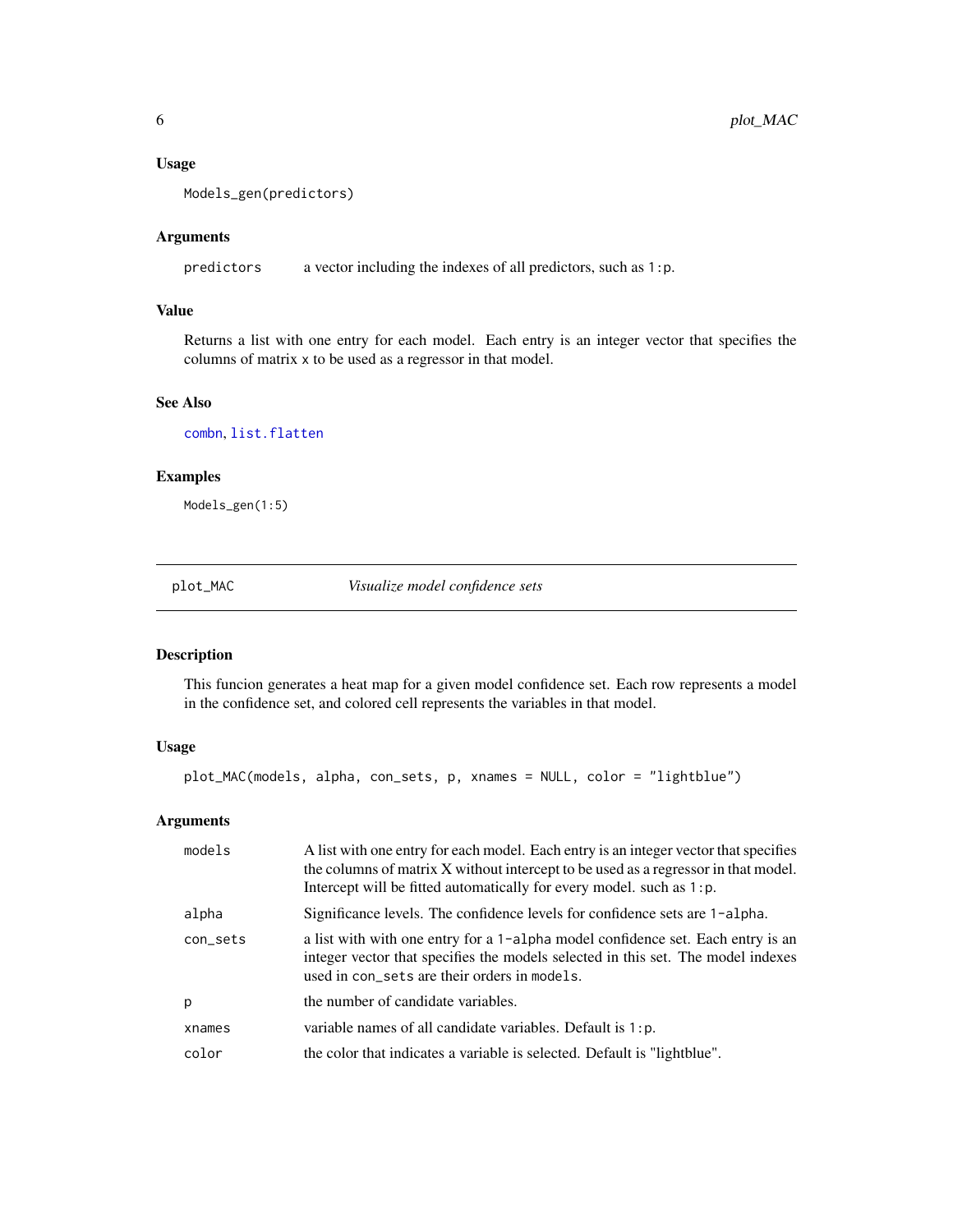# <span id="page-6-0"></span>plot\_MAC 7

#### Value

Returns a logical matrix per confidence set with one row per model and one column per variable indicating whether that variable is in the model.

Generates a corresponding heat map per confidence set with one row per model and one column per variable indicating whether that variable is in the model. A cell in white means the variable is not in that model; a cell in user-specified color means the variable is in that model.

#### See Also

[MAC](#page-3-1)

# Examples

```
n= 50
B= 100
p= 5
x = matrix(rnorm(n*p, mean=0, sd=1), n, p)true_b = c(1:3, rep(0,p-3))y = x%*% true_b+rnorm(n)
alpha=c(0.1,0.05,0.01)
data=list(x=x,y=y)
models=Models_gen(1:p)
result=MAC(models, data, B, alpha)
plot_MAC(models, alpha, result$con_sets, p)
result2=bms(data, alpha)
plot_MAC(result2$models, alpha, result2$con_sets, p)
```